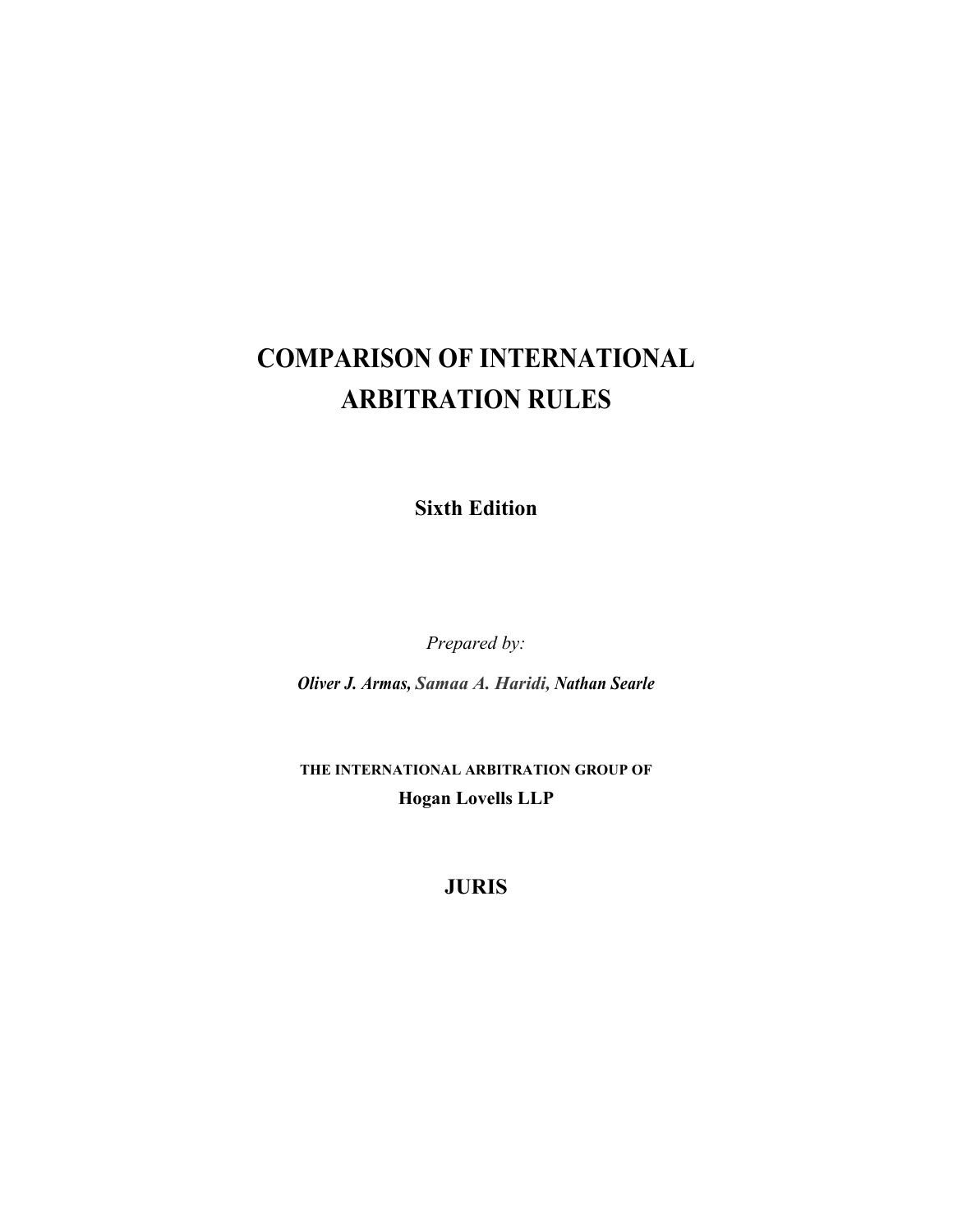## **Questions About This Publication**

For assistance with shipments, billing or other customer service matters, please email the Customer Services Department:

> To obtain a copy of this book, please visit www.arbitrationlaw.com

See our web page about this book: www.arbitrationlaw.com

To learn more about Juris Publishing, Inc. please visit: www.jurispub.com

> Copyright © 2021 by JurisNet, LLC

All Rights Reserved. Printed in the United States of America. ISBN: 978-1-944825-58-4

> JurisNet, LLC www.arbitrationlaw.com